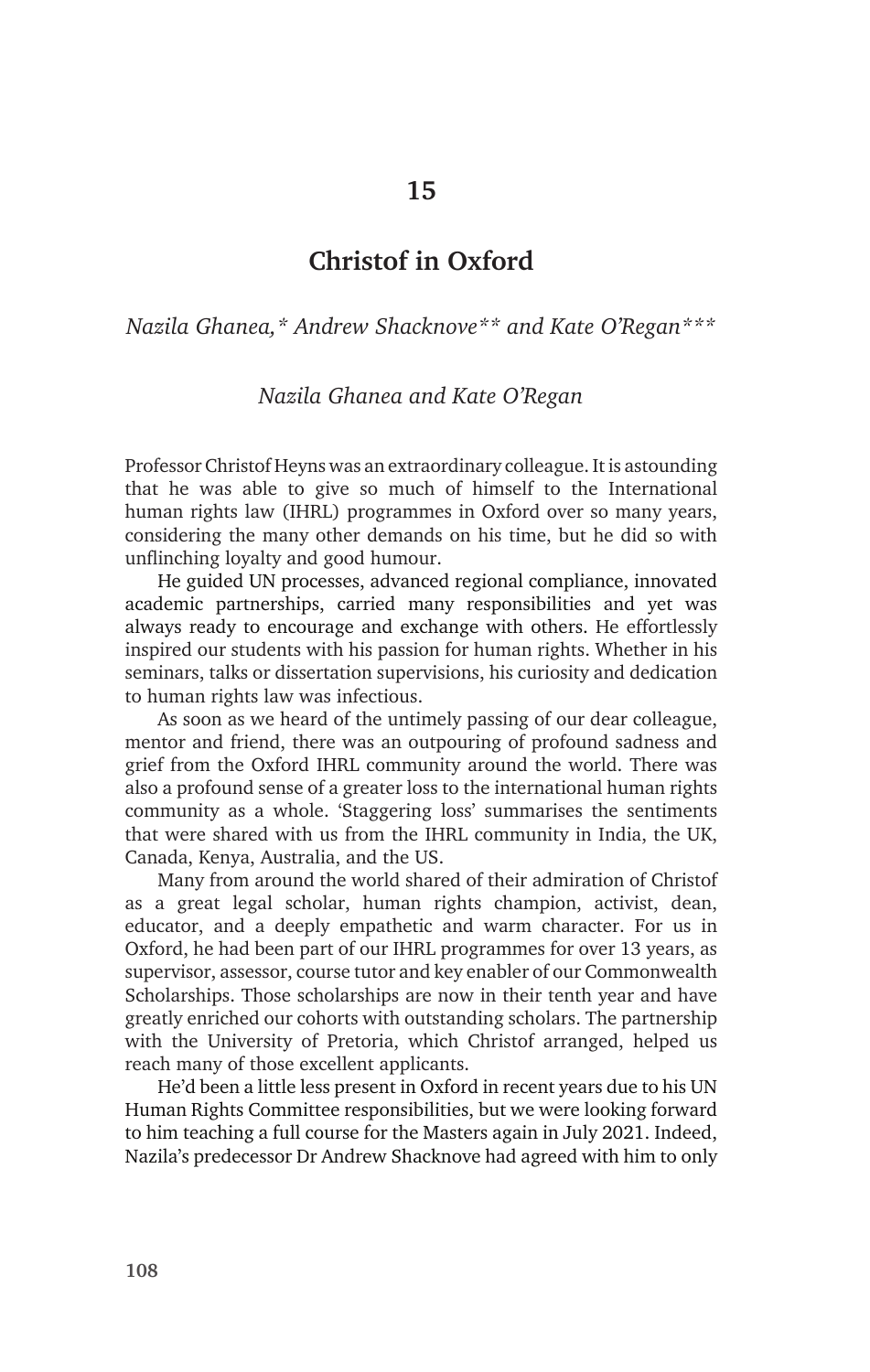'let him go' to the UN on condition of his return as soon as possible to our Oxford summer masters residentials.

Prior to his appointment to the UN Human Rights Committee, he had been appointed as the UN Special Rapporteur on extrajudicial, summary or arbitrary executions, in 2010. His accounts to us on how he found himself carrying forward that mandate was shared with characteristic self-effacing humour. His contributions to that mandate were undoubtedly impressive. His convening power and marvellous ability to create a learning environment meant that his work benefitted from the latest expertise and insights of a wide range of actors.

At Oxford he would often present the germ of the ideas for his subsequent reports with such openness. He would present the challenge, raise the key legal questions and dilemmas, the range of views on the matter and then open the floor and allow everyone in the room to feel that their contributions would help shape that report. One of the seminars was on lethal autonomous robotics and emerging autonomous weapons systems – later his reports A/HRC/23/47<sup>1</sup> and A/HRC/26/36<sup>2</sup> to the Human Rights Council. He carried over his work as a Special Rapporteur on appointment to the UN Human Rights Committee in 2017 and advanced the Human Rights Committee general comment 36 on the right to life and another on the right to peaceful assembly in general comment 37. This not only showed his art as a seasoned educator and his confidence but also inspired students and colleagues to take forward research in related fields.

He was not just academically inspirational. He was incredibly personable too. He managed to enjoy great respect alongside his calm informality. He would jump at the opportunity to share his musical talents at our events, whether performing alongside professional musicians at formal dinners or jamming and singing Beatles music in a reception in a back garden. We had the pleasure of Fearika and Christof being in Oxford on their 30th wedding anniversary where everyone enjoyed brownies for the occasion, which they accepted with such warmth. On another occasion, he arrived out of breath at a garden party having cycled up a steep hill and quipped 'I didn't take the word 'hill' in the address seriously enough!'.

He would also take every opportunity to reach out on a personal level to ask how people are and support them. He would never forget the last conversation and would follow up. He would keep up with graduates around the world, meet them on his trips, and update us about them. As one student captured, Christof was not only an incredibly knowledgeable person but 'equally kind'. Or as a fellow faculty member stated in a way that resonated with so many of us: he had 'a big intellect, and a big heart'; he was 'a perfect example of the fact that one can be kind and gentle, and yet very strong'. That one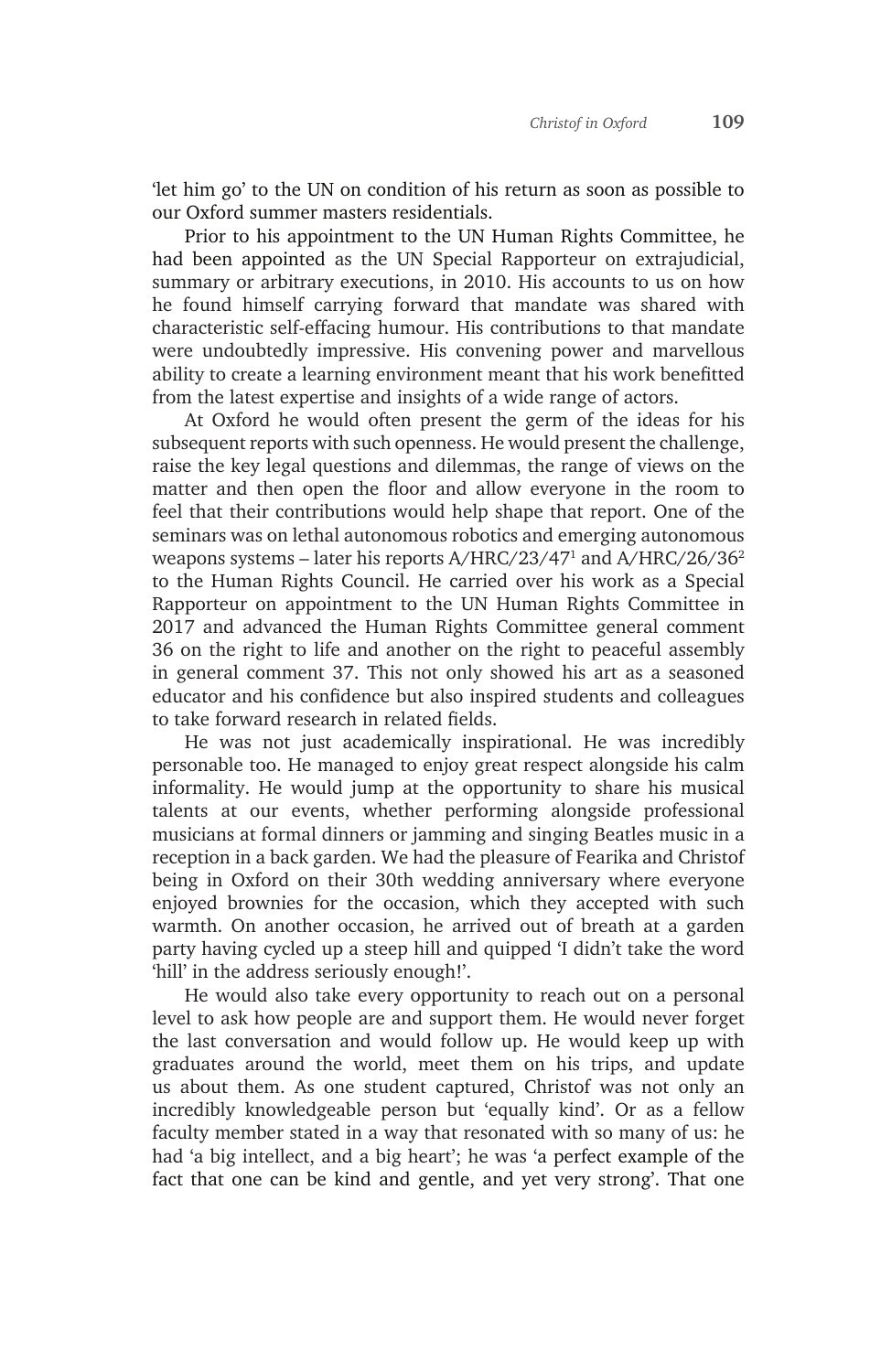need not be in a constant 'crusading mindset … every once in a while being fun-loving is a perfect complement to seriousness'.

In processing the required 'Global Talent Visa' for him as a person of 'exceptional global talent', and in his characteristic good humour, he quipped just in the month before his passing that it was flattering to be certified by Oxford as a global talent and that he was looking forward to showing that to his mother. It is worth repeating what we put in the letter of support, as a token of the immense appreciation we had for him at Oxford:

The main benefit to Oxford of Professor Heyns presence is that students will be learning from one of the leading figures in the field and, in particular, a figure who has helped to shape the field as it currently is. By drawing on the best expertise, the appointment helps maintain and build on the University's reputation as one of the leading universities in the world, thereby attracting the best students. We are fortunate to be able to attract such an outstanding scholar to Oxford and we support his application for the Global Talent visa in the strongest possible terms.

Of course, Christof's involvement with the University of Oxford went beyond the IHRL programmes. Christof Heyns was one of the first people the Bonavero Institute approached to join its Advisory Council when it is was established in 2018. He was a wonderful member of the Advisory Council: engaged, thoughtful and constructive, and he is much missed. But in addition to his work on the Council, he made a substantial contribution in the few short years of the existence of the Bonavero to its work.

First, we worked with Christof and his colleagues, Stuart Casey-Maslen and Thomas Probert, in establishing a series of non-credit research training programmes on human rights for Oxford students. The first series was on the lawful use of force and the second series on the right of peaceful assembly. The courses were convened over the years at the Bonavero by Dr Annelen Micus, the Bonavero head of programmes, and by the Bonavero research and programmes manager, Dr Christos Kypraios. Students undertook research to review the law in a range of jurisdictions governing either the use of force by law enforcement officials or the law practice relating to the right of peaceful assembly. The work of the students is now available on the two websites established by the Centre for Human Rights at the University of Pretoria to capture the research undertaken.<sup>3</sup> Second, Christof spoke at several events at the Bonavero on his work as a member of UN Human Rights Committee, and, in particular on the Committee's work drafting General Comment 36 on the right to life and General Comment 37 on the right of peaceful assembly. Indeed, shortly before he died so tragically in April, he had been engaged in a lively discussion with Marko Milanovic from the University of Nottingham,<sup>4</sup> a discussion which is still available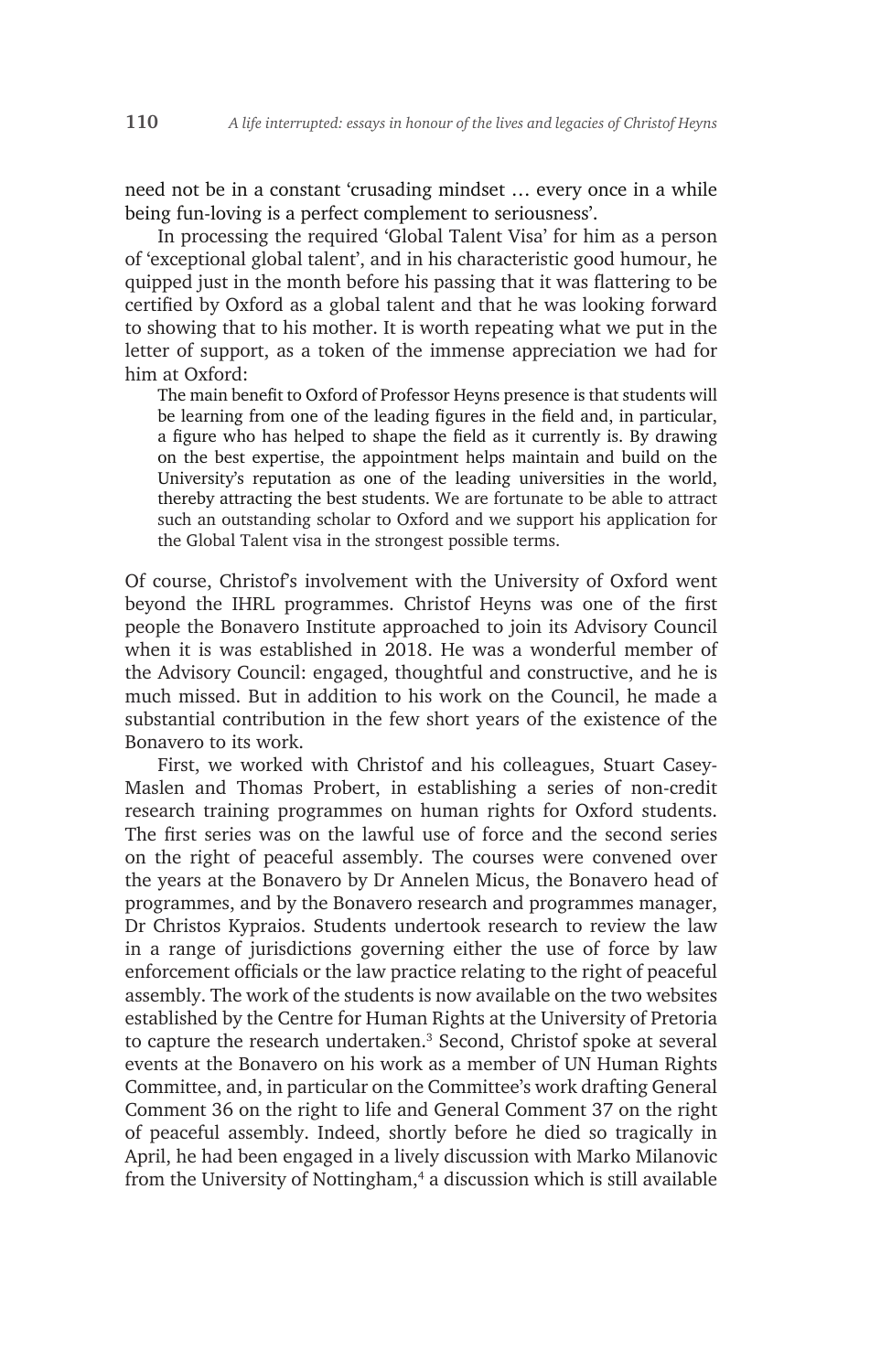on the Bonavero YouTube site. Third, Christof also acted as an examiner of graduate research degrees of Oxford students.

Christof was an inspiring figure. Above all, his commitment to the project of human rights was unwavering. In addition, he was a kind and insightful mentor and teacher, a lively presenter, who did not shy away from disagreement or debate, but always engaged in it constructively, and an informed and wise guide on institutional strategy.

And we'll end our piece with the address of Dr Andrew Shacknove, Founding Director of the International Human Rights Programmes, University of Oxford. He shared these remarks at the University of Pretoria's symposium held in Christof's memory on 28 April 2021:

## *Andrew Shacknove*

Fearika and Family, Rector, Frans and colleagues, Good morning. It is an honour to honour Christof. It is also easy to imagine him listening in now, though his modesty would cause him to struggle. Given his informality, and the informality of our friendship, he might well ask: 'Andy, what on earth are you doing in a gown?'

There are two answers, the narrow one and the broader one. The narrow answer is that Professor Richardson, our Vice-Chancellor, has asked that I express on her behalf and on behalf of this University her sympathies to Fearika and her family, to the University of Pretoria and to all of you who called this committed, talented and loving man your friend. You, generously and with sacrifice, shared your treasure with us and our students over many happy summers. So, the narrow answer is that, if you speak on behalf of the boss and the team, you wear the uniform. The broader answer you already know: each cultural group has it symbols of respect and shared membership. Every one of the dozens of tutors and hundreds of students Christof taught here would wear their gowns now too if they could. For all of us, Christof made learning a joy. His students prided themselves on their impersonations of his animated lectures. They went on to use his ideas in their own work in 100 countries.

Oxford can claim almost no role in the development of Christof's intellectual life or career. Following a well-established colonial practice, we were among the many free-riding beneficiaries in the North. For our students, tutors and for me, Christof offered us something unique: a combination of a commitment, generous spirit, sense of possibilities and legal skills coming from his life in South Africa with the capacity he developed in the United States to engagingly apply social science analysis to human rights problems. Christof often expressed his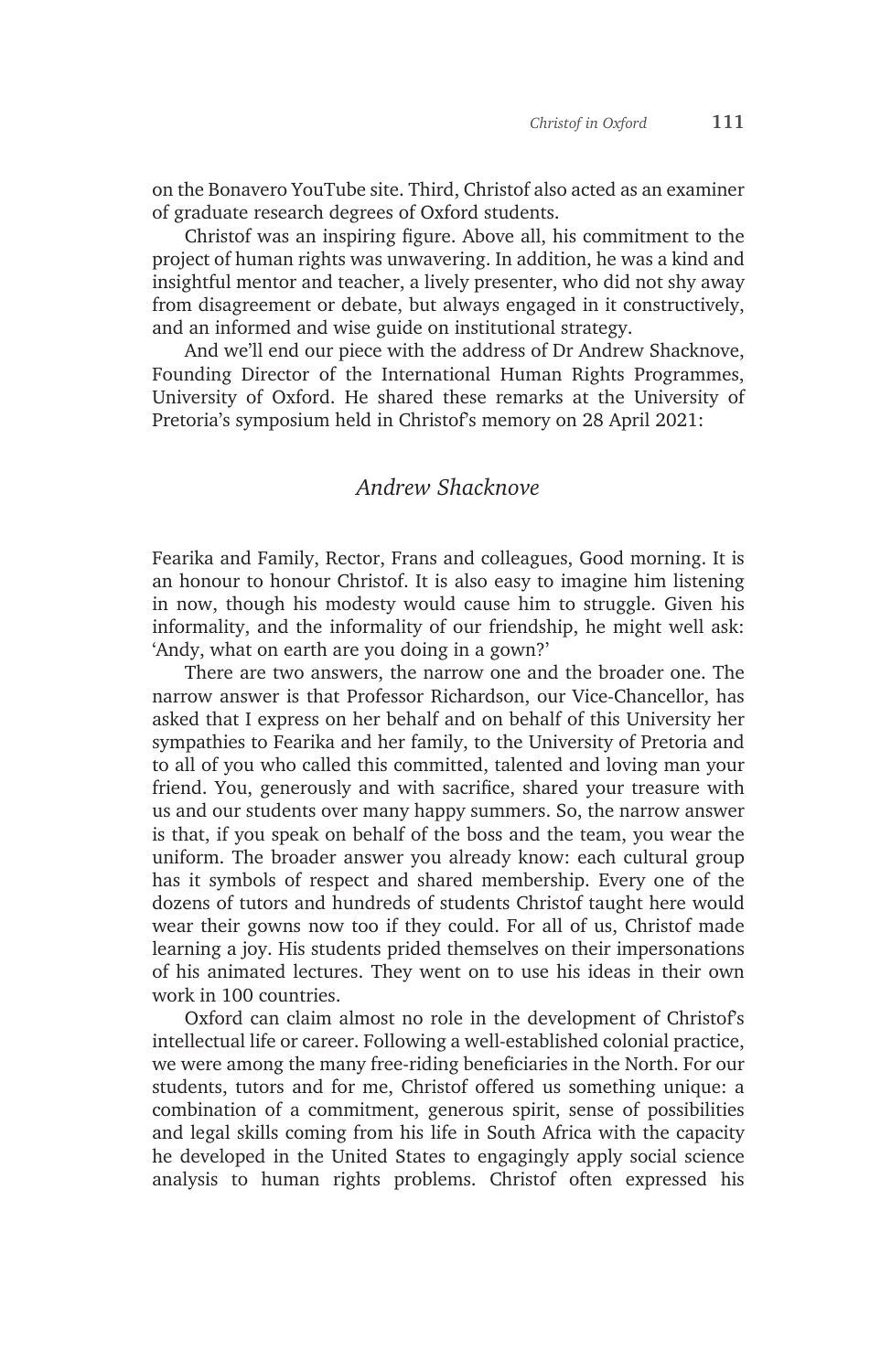gratitude and affection for Professor Reisman of the Yale Law School. Some people are good at first principles, or constructing a thematic and schematic structure, or quantitative analysis, or the strategies and tactics for implementation. Christof was good at it all, and in everexpanding fields of expertise.

He no doubt contributed to your organizations and to you personally in similar ways. He moved fluidly between so many institutional settings, helping all of us. He had ambitious objectives and he achieved them often. He did so in part because he had the imagination and moral compass to see what was desirable and a shrewd ability to recognize the limits of what was possible. He has a clear conception of social change, his role in it and was a master innovator.

This gathering is a testament to how many types of institutions Christof understood and changed. Alongside each of us stand a great many students, colleagues and victims of human rights abuses his actions helped in life-changing ways. But, for a person who understood institutions so well, and was part of so many, he looked on them with a charming irreverence. For example, because of various requirements of our universities and donors, we agreed it was necessary each summer to hold an AGM of a respectable length. Christof thought two hours sounded about right also happens to be enough time to comfortably canoe up and back to Christ Church Meadows. He further suggested my Labrador retriever take the minutes, as confidentiality could be assured. This was the same stretch of river where Lewis Carroll rowed Alice and her sisters. Under any other business, which was most of the meeting, we compared the meanings of authority in international law and *Wonderland*. I may be the only one here whose fondest memories of Christof are at AGMs.

Fearika and family, Rector and colleagues, it was a privilege to be included in your lake-side service for Christof and for a moment to join your community. What you said helped, thank you. The service raised a question that I leave you with: why, apparently, is there no thoughtful, thematic book on the role of Afrikaners in the anti-apartheid and human rights movements? Kate O'Regan thinks it may have something to do with modesty. You will know the answer better than I. Perhaps one of your graduate students will write such a book and consider mentioning Christof in the dedication.

<sup>\*</sup> Professor of International Human Rights Law, Director of International Human Rights Law Programmes, University of Oxford.

<sup>\*\*</sup> Founding Director of the International Human Rights Programmes, University of Oxford.

<sup>\*\*\*</sup> Director, Bonavero Institute of Human Rights, Oxford; former Judge, South African Constitutional Court.